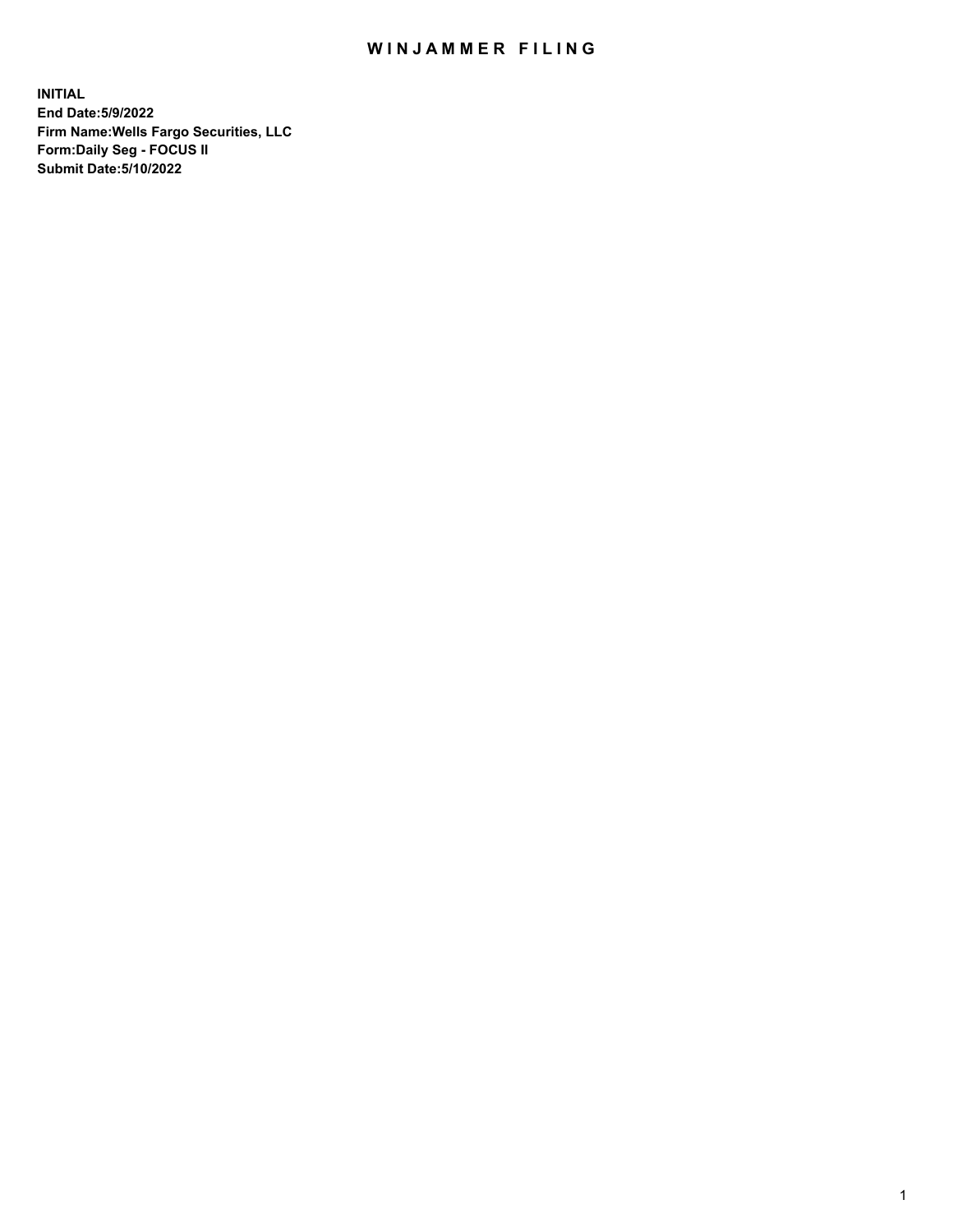**INITIAL End Date:5/9/2022 Firm Name:Wells Fargo Securities, LLC Form:Daily Seg - FOCUS II Submit Date:5/10/2022 Daily Segregation - Cover Page**

| Name of Company                                                                                                                                                                                                                                                                                                                | <b>Wells Fargo Securities LLC</b>                          |
|--------------------------------------------------------------------------------------------------------------------------------------------------------------------------------------------------------------------------------------------------------------------------------------------------------------------------------|------------------------------------------------------------|
| <b>Contact Name</b>                                                                                                                                                                                                                                                                                                            | <b>James Gnall</b>                                         |
| <b>Contact Phone Number</b>                                                                                                                                                                                                                                                                                                    | 917-699-6822                                               |
| <b>Contact Email Address</b>                                                                                                                                                                                                                                                                                                   | james.w.gnall@wellsfargo.com                               |
| FCM's Customer Segregated Funds Residual Interest Target (choose one):<br>a. Minimum dollar amount: ; or<br>b. Minimum percentage of customer segregated funds required:% ; or<br>c. Dollar amount range between: and; or<br>d. Percentage range of customer segregated funds required between:% and%.                         | 105,000,000<br><u>0</u><br>0 <sub>0</sub><br>00            |
| FCM's Customer Secured Amount Funds Residual Interest Target (choose one):<br>a. Minimum dollar amount: ; or<br>b. Minimum percentage of customer secured funds required:%; or<br>c. Dollar amount range between: and; or<br>d. Percentage range of customer secured funds required between:% and%.                            | 30,000,000<br><u>0</u><br>0 <sub>0</sub><br>0 <sub>0</sub> |
| FCM's Cleared Swaps Customer Collateral Residual Interest Target (choose one):<br>a. Minimum dollar amount: ; or<br>b. Minimum percentage of cleared swaps customer collateral required:% ; or<br>c. Dollar amount range between: and; or<br>d. Percentage range of cleared swaps customer collateral required between:% and%. | 355,000,000<br><u>0</u><br>00<br>00                        |

Attach supporting documents CH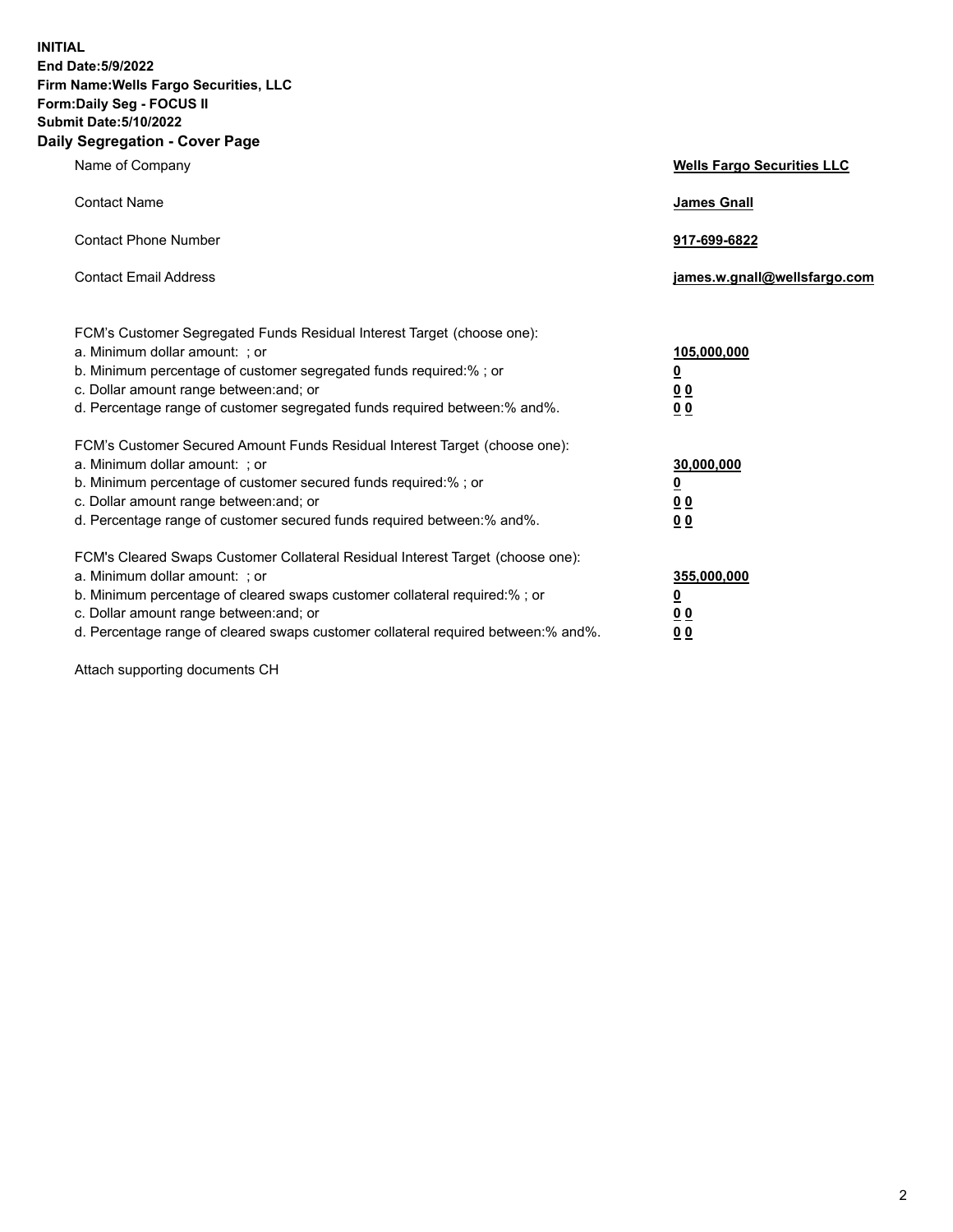**INITIAL End Date:5/9/2022 Firm Name:Wells Fargo Securities, LLC Form:Daily Seg - FOCUS II Submit Date:5/10/2022 Daily Segregation - Secured Amounts**

Foreign Futures and Foreign Options Secured Amounts Amount required to be set aside pursuant to law, rule or regulation of a foreign government or a rule of a self-regulatory organization authorized thereunder **0** [7305] 1. Net ledger balance - Foreign Futures and Foreign Option Trading - All Customers A. Cash **713,748,456** [7315] B. Securities (at market) **382,382,567** [7317] 2. Net unrealized profit (loss) in open futures contracts traded on a foreign board of trade **-256,662,041** [7325] 3. Exchange traded options a. Market value of open option contracts purchased on a foreign board of trade **162,735** [7335] b. Market value of open contracts granted (sold) on a foreign board of trade **0** [7337] 4. Net equity (deficit) (add lines 1. 2. and 3.) **839,631,717** [7345] 5. Account liquidating to a deficit and account with a debit balances - gross amount **9,320,729** [7351] Less: amount offset by customer owned securities **-9,201,144** [7352] **119,585** [7354] 6. Amount required to be set aside as the secured amount - Net Liquidating Equity Method (add lines 4 and 5) **839,751,302** [7355] 7. Greater of amount required to be set aside pursuant to foreign jurisdiction (above) or line 6. **839,751,302** [7360] FUNDS DEPOSITED IN SEPARATE REGULATION 30.7 ACCOUNTS 1. Cash in banks A. Banks located in the United States **231,175,720** [7500] B. Other banks qualified under Regulation 30.7 **3,959,709** [7520] **235,135,429** [7530] 2. Securities A. In safekeeping with banks located in the United States **497,164,068** [7540] B. In safekeeping with other banks qualified under Regulation 30.7 **0** [7560] **497,164,068** [7570] 3. Equities with registered futures commission merchants A. Cash **-89,105,588** [7580] B. Securities **65,218,499** [7590] C. Unrealized gain (loss) on open futures contracts **134,051,639** [7600] D. Value of long option contracts **19** [7610] E. Value of short option contracts **0** [7615] **110,164,569** [7620] 4. Amounts held by clearing organizations of foreign boards of trade A. Cash **0** [7640] B. Securities **0** [7650] C. Amount due to (from) clearing organization - daily variation **0** [7660] D. Value of long option contracts **0** [7670] E. Value of short option contracts **0** [7675] **0** [7680] 5. Amounts held by members of foreign boards of trade A. Cash **463,070,562** [7700] B. Securities **0** [7710] C. Unrealized gain (loss) on open futures contracts **-337,449,387** [7720] D. Value of long option contracts **162,716** [7730] E. Value of short option contracts **0** [7735] **125,783,891** [7740] 6. Amounts with other depositories designated by a foreign board of trade **0** [7760] 7. Segregated funds on hand **0** [7765] 8. Total funds in separate section 30.7 accounts **968,247,957** [7770] 9. Excess (deficiency) Set Aside for Secured Amount (subtract line 7 Secured Statement Page 1 from Line 8) **128,496,655** [7380]

- 10. Management Target Amount for Excess funds in separate section 30.7 accounts **30,000,000** [7780]
- 11. Excess (deficiency) funds in separate 30.7 accounts over (under) Management Target **98,496,655** [7785]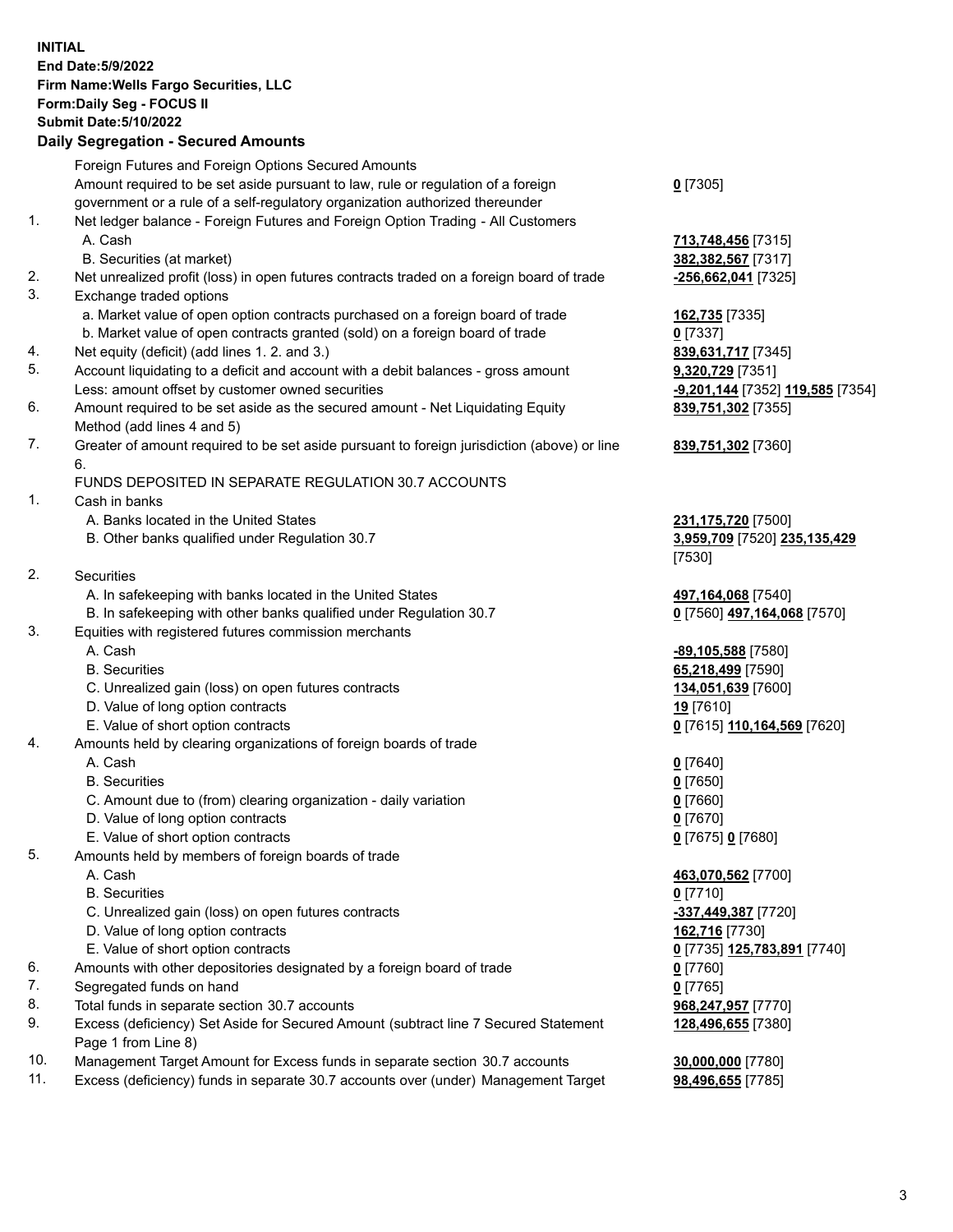**INITIAL End Date:5/9/2022 Firm Name:Wells Fargo Securities, LLC Form:Daily Seg - FOCUS II Submit Date:5/10/2022 Daily Segregation - Segregation Statement** SEGREGATION REQUIREMENTS(Section 4d(2) of the CEAct) 1. Net ledger balance A. Cash **1,936,033,305** [7010] B. Securities (at market) **1,821,086,739** [7020] 2. Net unrealized profit (loss) in open futures contracts traded on a contract market **2,207,552,552** [7030] 3. Exchange traded options A. Add market value of open option contracts purchased on a contract market **5,238,978,437** [7032] B. Deduct market value of open option contracts granted (sold) on a contract market **-5,185,415,147** [7033] 4. Net equity (deficit) (add lines 1, 2 and 3) **6,018,235,886** [7040] 5. Accounts liquidating to a deficit and accounts with debit balances - gross amount **127,181,150** [7045] Less: amount offset by customer securities **-114,228,533** [7047] **12,952,617** [7050] 6. Amount required to be segregated (add lines 4 and 5) **6,031,188,503** [7060] FUNDS IN SEGREGATED ACCOUNTS 7. Deposited in segregated funds bank accounts A. Cash **136,511,883** [7070] B. Securities representing investments of customers' funds (at market) **660,280,974** [7080] C. Securities held for particular customers or option customers in lieu of cash (at market) **146,368,337** [7090] 8. Margins on deposit with derivatives clearing organizations of contract markets A. Cash **3,679,646,860** [7100] B. Securities representing investments of customers' funds (at market) **198,787,754** [7110] C. Securities held for particular customers or option customers in lieu of cash (at market) **1,674,718,402** [7120] 9. Net settlement from (to) derivatives clearing organizations of contract markets **-23,689,297** [7130] 10. Exchange traded options A. Value of open long option contracts **5,238,978,437** [7132] B. Value of open short option contracts **-5,185,415,147** [7133] 11. Net equities with other FCMs A. Net liquidating equity **0** [7140] B. Securities representing investments of customers' funds (at market) **0** [7160] C. Securities held for particular customers or option customers in lieu of cash (at market) **0** [7170] 12. Segregated funds on hand **0** [7150] 13. Total amount in segregation (add lines 7 through 12) **6,526,188,203** [7180] 14. Excess (deficiency) funds in segregation (subtract line 6 from line 13) **494,999,700** [7190]

- 15. Management Target Amount for Excess funds in segregation **105,000,000** [7194]
- 16. Excess (deficiency) funds in segregation over (under) Management Target Amount Excess

**389,999,700** [7198]